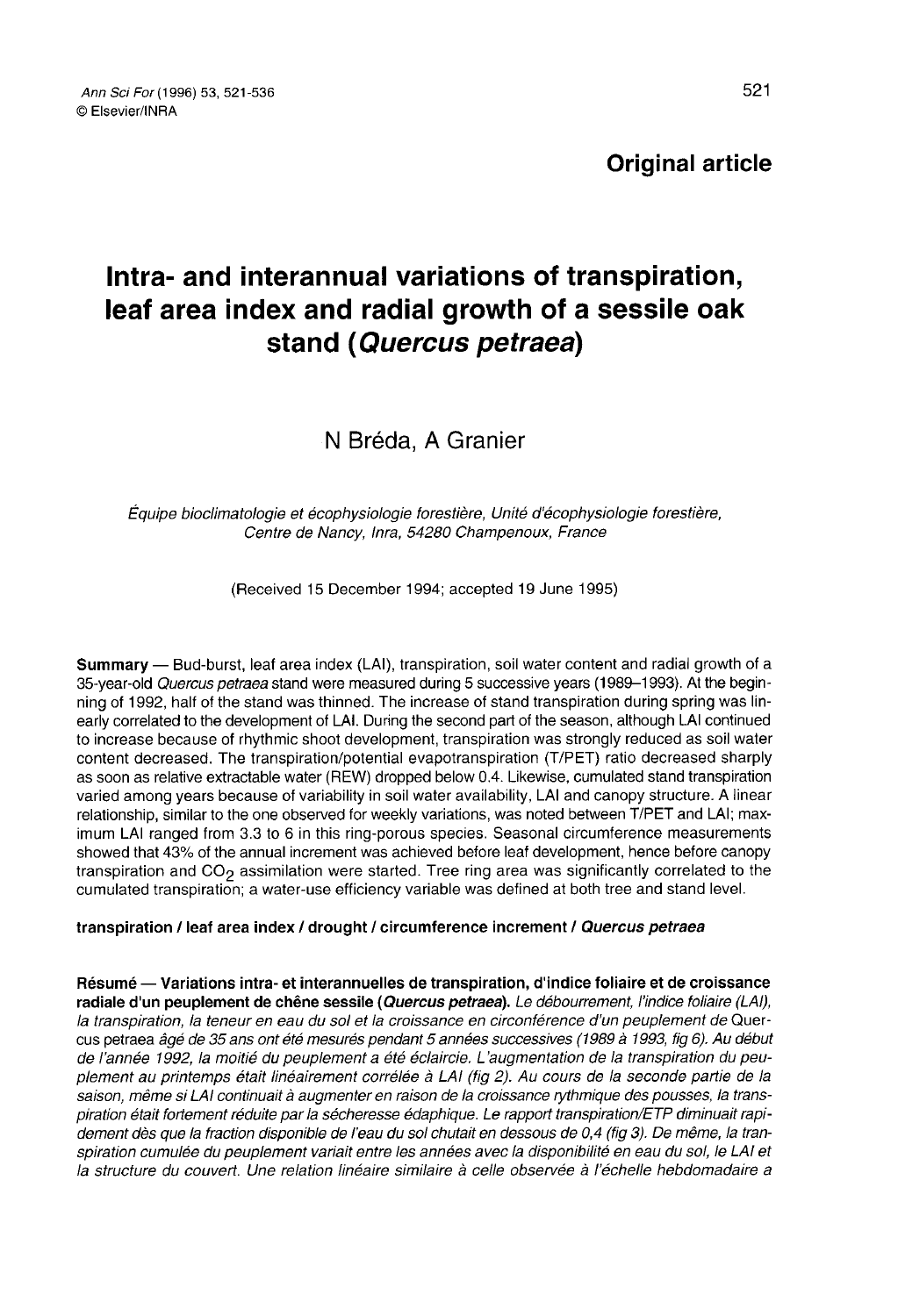été mise en évidence entre T/ETP et LAI pour une gamme de LAI s'étendant de 3,3 à 6,0, selon les années et la densité des traitements (fig 8). Les mesures d'accroissement en circonférence au cours de la saison ont montré que 43 % de l'accroissement annuel était réalisé avant le développement des feuilles (fig 4), donc avant la reprise de transpiration et d'assimilation du carbone. La surface de chaque cerne était significativement corrélée à la transpiration cumulée au cours de la saison de végétation (fig 10). Une variable d'efficience d'utilisation de l'eau a été définie à la fois à l'échelle de l'arbre et du peuplement.

transpiration / indice foliaire / sécheresse / croissance en circonférence / Quercus petraea

#### INTRODUCTION

Fundamental requirements in modelling forest ecosystem processes are the rates and control of energy, carbon, water and nutrient exchange by forested surfaces, and the responses of these surfaces to natural or silvicultural perturbations such as canopy opening, or to precipitation deficits or excess. Moreover, production depends on leaf area and may be influenced by canopy structural characteristics (canopy stratification and coverage, leaf area index) (Roberts et al, 1993) as well as ambient weather conditions (Jarvis and McNaughton, 1986; Running, 1986). Therefore, an analysis of the growth and health of forest stands needs a good description of crown condition and an accurate estimate of drought-induced stress on both a daily and annual basis.

Leaf area index (LAI, the ratio of leaf area per unit ground area) was often found to be a powerful parameter for the analysis of stand structure. A high LAI is an indication of high site fertility and optimal stand health and productivity. In many models, it is the main independent variable for determining canopy interception, transpiration, respiration, photosynthesis, carbon allocation and litterfall (Running and Coughlan, 1988). LAI varies from stand to stand. Among variables regulating leaf area, soil water availability, as determined by climate and soil properties, is by far the most significant. The effect of water deficit on leaf growth may even be more important to stand productivity than its effect on photosynthesis (Gholz et al, 1990). Leaf area, climate and soil should then interact and one may assume that an ecological equilibrium links these parameters. This assumption has been directly verified at regional scale and for coniferous stands (Grier and Running, 1977).

In another way, transpiration integrates soil water availability and the atmospheric evaporative demand, and has a great influence on physiological processes that determine carbon fixation and growth (Nemani and Running, 1989). As shown by simultaneous measurements of water vapour and carbon dioxide fluxes from a deciduous forest by eddy correlation method, canopy photosynthesis and transpiration are strongly and linearly correlated (Baldocchi et al, 1987). There is much evidence that biomass production is correlated with water use (Legg et al, 1979; Schulze and Hall, 1981; Baldocchi et al, 1987; Honeysett et al, 1992). However, these observations were mainly reported at the stand level and on an annual basis. Little information concerning the magnitude and the timing of intraannual variations of transpiration, LAI, drought and growth exists. Many agricultural studies have shown that transpiration approaches a maximum at a LAI less than 3, the point of canopy closure (Brun et al, 1972; Saugier and Katerji, 1991). Almost no data are available for trees, and one may assume that the high canopy stratification may lead to different canopy behaviour for forest stands.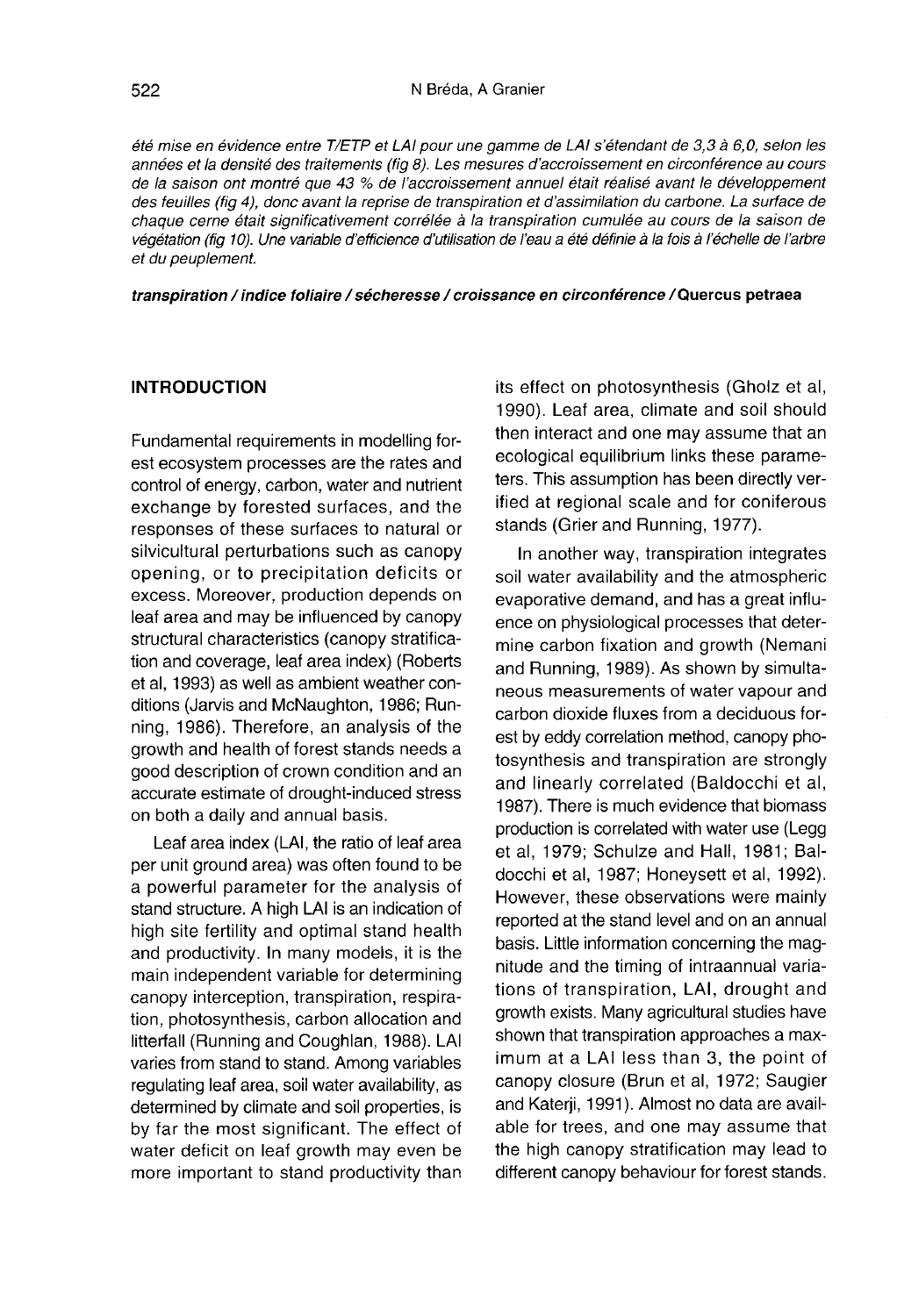The aim of this study was to analyse the relationships between transpiration and growth in an oak stand, on both seasonal and annual time paces. The modifications of transpiration were successively analysed as a consequence of i) seasonal and annual variations in leaf area index and ii) soil water balance. Finally, tree and stand growth were described in relation to water use.

#### SITE AND MEASUREMENTS

The study was conducted during 5 years from 1989 in an almost pure Quercus petraea stand in Champenoux Forest, France (48°44N, 6°14E, altitude 237 m). The stand was naturally regenerated, following the 1961s acorn production. At the beginning of 1992, half of the stand (0.16 ha) was thinned. Thirty-five percent of the basal area (28% of the sapwood area) was removed, leaving a plot with a basal area of 17.6 m<sup>2</sup>·ha<sup>-1</sup> and tree density of 3 077 trees·ha<sup>-1</sup>. The unthinned part (control) had 2 basal area (28% of the sapwood area) was removed, leaving a plot with a basal area ha) was thinned. Thirty-five percent of the<br>basal area (28% of the sapwood area) was<br>removed, leaving a plot with a basal area<br>of 17.6 m<sup>2</sup>·ha<sup>-1</sup> and tree density of 3 077<br>trees·ha<sup>-1</sup> The unthinned part (control) bad of 17.6 m<sup>2</sup>·ha<sup>-1</sup> and tree density of 3 077<br>trees·ha<sup>-1</sup>. The unthinned part (control) had<br>24.6 m<sup>2</sup>·ha<sup>-1</sup> and 3 352 trees·ha<sup>-1</sup> (for further details, see Bréda et al, 1993a and 1995).

## Radial increment

Seasonal circumference increment at breast height was measured manually every 10 days on a sample of 100 to 175 trees in each treatment, from mid-March to October during the whole experiment. The reference level was marked with a circle painted after smoothing the bark. Readings were made on dry stems to avoid bark swelling. Data were expressed as the mean cumulated increment for four initial circumference classes (< 200, 200-300, 300-400 mm and > 400 mm) or as relative circumference growth (Hunt, 1982). These classes corresponded approximately to trees in suppressed, intermediate, codominant and dominant crown position in the canopy, respectively. The size of each class was related to diameter distribution in the stand.

In addition to this extensive growth record, 25 trees were randomly selected in the control stand to analyse radial increment from tree rings, since the origin of the stand. Two cores per tree were extracted at 1.3 m above ground along the north-south direction. Measurements from the two cores were averaged. Ring width was measured using a semi-automatic device (Becker, 1989), and cross-dated. As the boundary between earlywood and latewood was easily detected (differing by the size of xylem elements), both were separately measured. Annual width and basal area were computed for each year ring.

#### Leaf area index

The intraannual variation in LAI was monitored from both global radiation interception (thermopyranometers, INRA, France) and LAI-meter (Demon, CSIRO, Australia), according to the procedure described by Bréda et al (1995). Litter collection during autumn provided every year a direct estimate of maximal LAI. The leaf-fall collection was based on 49 trays (0.25 m<sup>2</sup>) from 1989 to 1991, and 21 traps in each plot after thinning. LAI was calculated from daily global radiation interception by inverting the Beer-Lambert equation. Light extinction coefficients, as determined from allometric estimates of maximal LAI (sapwood-leaf area relationship) were 0.38 and 0.28 in control and thinned stands, respectively.

#### Bud-burst observations

Bud-burst observations were recorded from mid-April to end of May on a sample of ten control and 15 thinned trees from each plot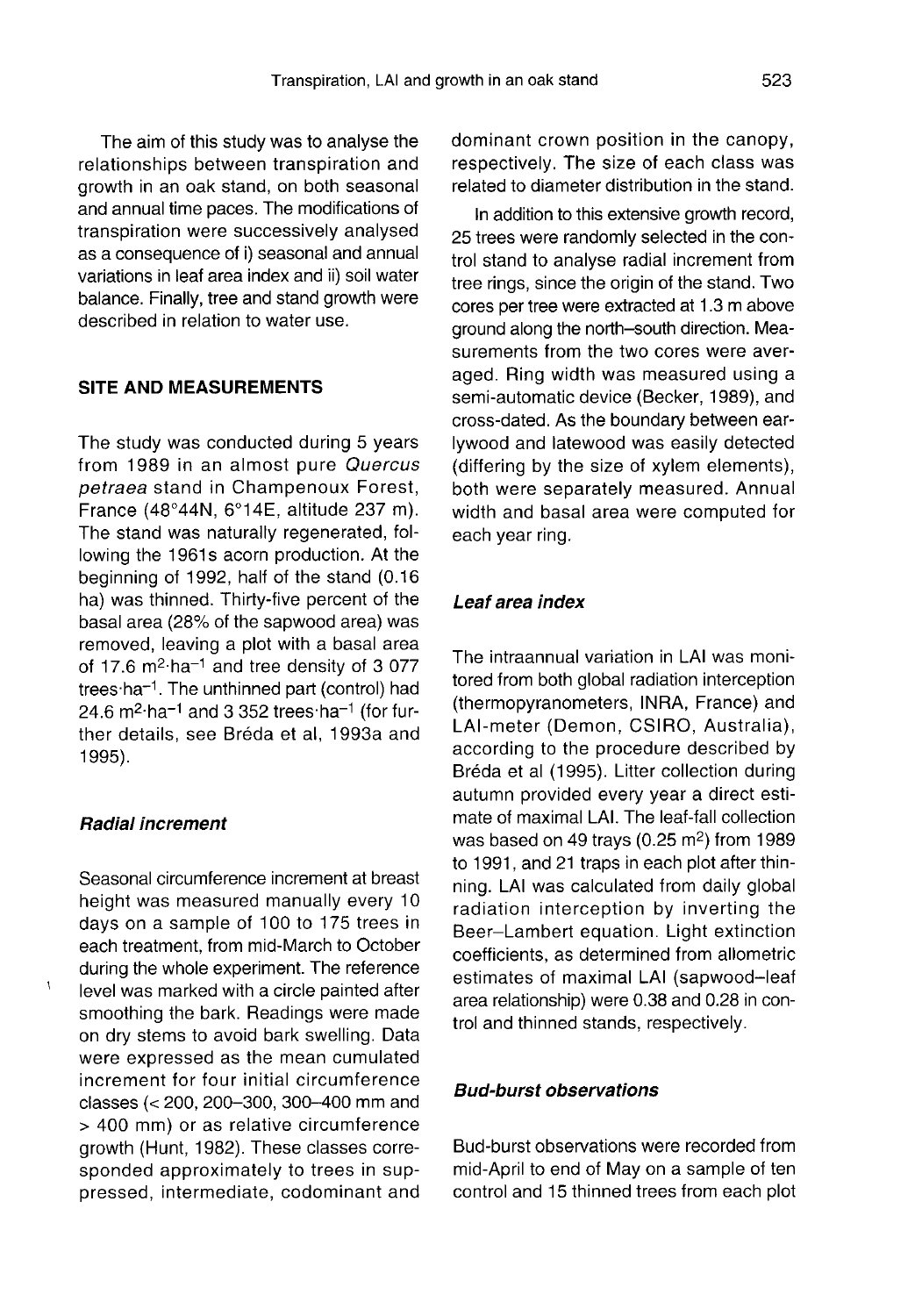on a 2-day time notation. Bud development was described according to a six stage scale (dormant winter buds, swollen buds, broken buds, just-unfolded leaves, unfolded leaves, developed leaves with elongation of twigs). Bud-burst index ranged from 0 to 100 and was computed as the mean notation of the ten or 15 trees. Shoot flushing events were also dated, but no quantitative estimate was performed.

# Stand transpiration

Stand transpiration was estimated from sap flow measurements monitored on a sample of four to eight trees (table I). A larger number of trees was measured in the thinned plot where the variability was higher (Bréda et al, 1995). Trees were chosen according to the sapwood distribution in the stand. The radial sap flowmeters (Granier, 1987) were inserted every year before bud-break and removed during October. Sap flow data were collected on a half hour basis. These devices measure sap flow per unit of sapwood area (sap flux density). Since both control and thinned trees exhibited the same linear sapwood-leaf area relationship (Bréda et al, 1995), sap flow density was proportional to vapour flux density per unit leaf<br>area (ie, transpiration) with the same ratio.<br>Sap flow cumulated over the growing sea-<br>son (l.year<sup>-1</sup>) was calculated for each tree<br>as the product of sap flux density by the area (ie, transpiration) with the same ratio. Sap flow cumulated over the growing season  $(l.\text{year}^{-1})$  was calculated for each tree as the product of sap flux density by the sapwood area at the sensor level. Stand Sap flow cumulated over the growing season (I.year<sup>-1</sup>) was calculated for each tree<br>as the product of sap flux density by the<br>sapwood area at the sensor level. Stand<br>transpiration (T, mm.day<sup>-1</sup>) was finally com-<br>puted f puted from individual sap flow density measurements and stand sapwood area per unit of ground area.

At the end of the experiment, two cores were extracted from all the trees used for sap flow (18 trees) to measure precisely radial increment during the 5 studied years as previously described.

# Soil water content

Soil water content was monitored during the 5 years of survey using a neutron probe (Nordisk Elektrisk Apparatfabrik, Denmark).

Table I. Experimental design of the 5 years of measurements for control and thinned stands. The network used for neutron probe estimation of soil water content included one 2.80 m long tube at least, others being 1.60 m long. Number of trees sampled for sap flow measurements, bud-burst notation and seasonal radial increment survey.

| Measurement                   | 1989<br>Control | 1990<br>Control | 1991<br>Control | 1992<br>Control | 1992<br>Thinned | 1993<br>Control | 1993<br><b>Thinned</b> |
|-------------------------------|-----------------|-----------------|-----------------|-----------------|-----------------|-----------------|------------------------|
| Litter traps                  | 49              | 49              | 49              | 21              | 21              | 21              | 21                     |
| Neutron probe<br>access tubes | 12              | 12              | 9               | 3               | 13              | 3               | 13                     |
| Sap flow                      | 5               | 4               | 4               | 4               | 6               | 4               | 8                      |
| Radial increment              | 175             | 146             | 137             | 91              | 84              | 97              | 88                     |
| Bud-burst                     | 10              | 10              | 10              | 10              | 15              | 10              | 15                     |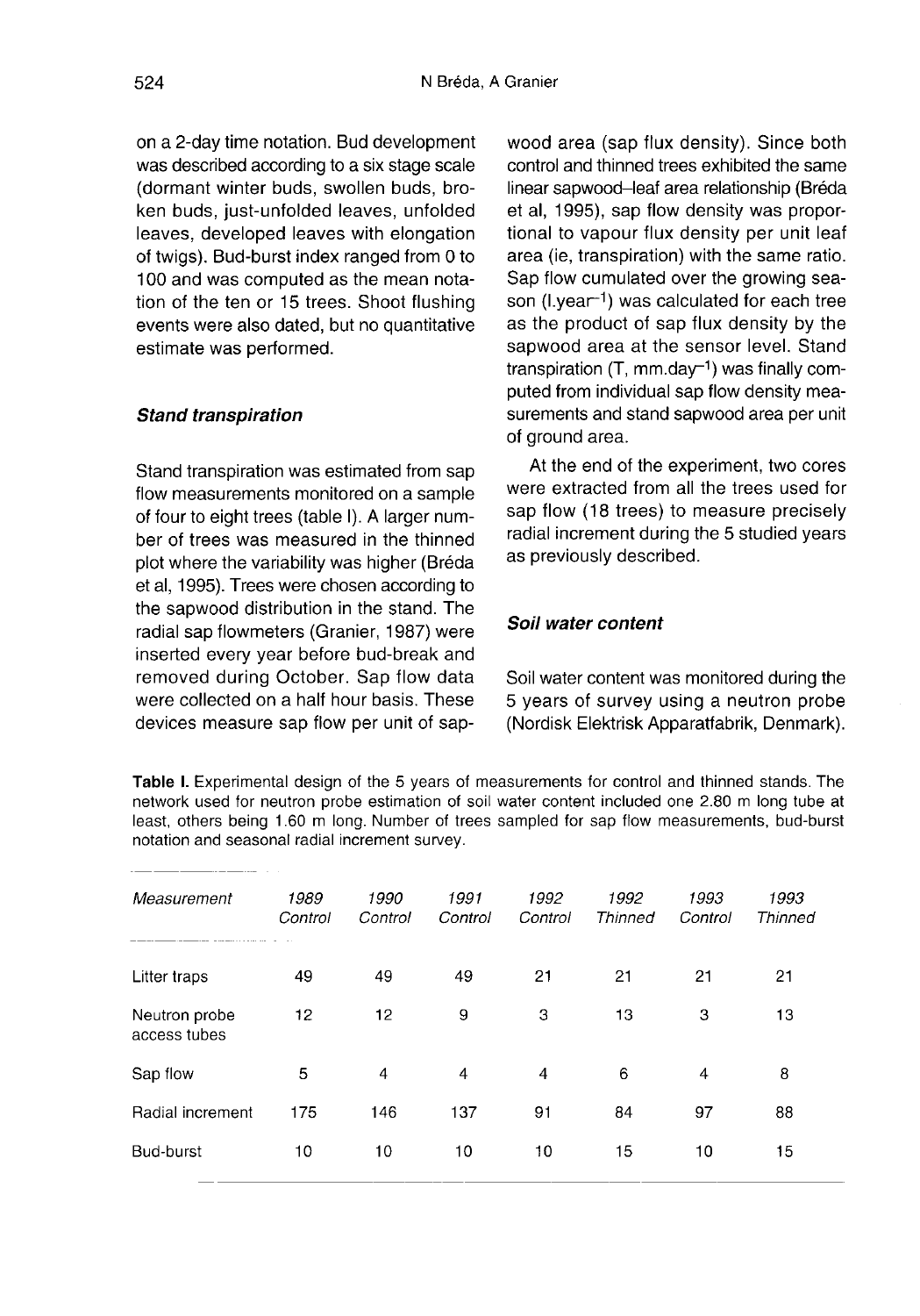Measurements were performed every week during the growing season, and monthly during the winter. The actual soil water content  $(R)$  was computed from soil moisture profiles (0-160 cm) resulting from counts logged every 10 cm (from surface to 1 m deep) or 20 cm (below 1 m). The access tubes network used in each treatment and year is presented in table I. Soil water availability in the rooted zone was expressed as relative extractable water calculated as REW=  $(R - R_{min}) / (R_{max} - R_{min})$ , where R is the actual soil water content (mean value<br>computed from n access tubes),  $R_{\text{min}}$  the<br>minimum soil water content cheoried in minimum soil water content observed in computed from n access tubes),  $R_{min}$  the minimum soil water content observed in experimental dry plots,  $R_{max}$  the soil water content at field capacity. Total soil extractable water  $(R_{\text{max}} - R_{\text{min}})$  was 165 mm.

## Climate data

Climate data were monitored 2 m above the canopy and logged every 30 min with a Campbell (CR7) from May to October. The weather station included a pyranometer (Kipp & Zonen [Delf, Holland] or Cimel [Paris, France]), a ventilated psychrometer with platinum sensors (model INRA) and an anemometer (Vector Instruments [Rhyl, UK]). Evapotranspiration was computed according to the Penman equation.

# RESULTS

# Seasonal fluctuations of leaf area index, transpiration and growth

Transpiration increased in the spring as soon as leaf expansion began (fig 1). The dynamics of foliage development were so rapid that day-to-day increases in leaf area were detected by changes in transmitted global radiation. On 10 May (day 130), the time-course of sap flow and hence of transpiration was only 20% of potential evapotranspiration (PET). Transpiration reached 50% of PET after 8 days, while the first flush was expanded and 80% of the maximal LAI was completed. It should be noted that sap flow first lagged behind PET during the morning of the first days at the beginning of May. This time lag disappeared after 1 week and may have involved stored stem water.

This increase in stand transpiration during the spring was linearly correlated with LAI until complete expansion of the first flush (fig 2). The scatter around this regression

Fig 1. (top) Daily increase of leaf area index calculated from continuous measurements of global radiation transmittance (thermopyranometers) during spring 1992 (10 to 21 May); (bottom) Daily timecourses of stand transpiration estimated from sap flow measurements (solid line) and potential evapotranspiration (PET, dotted line).

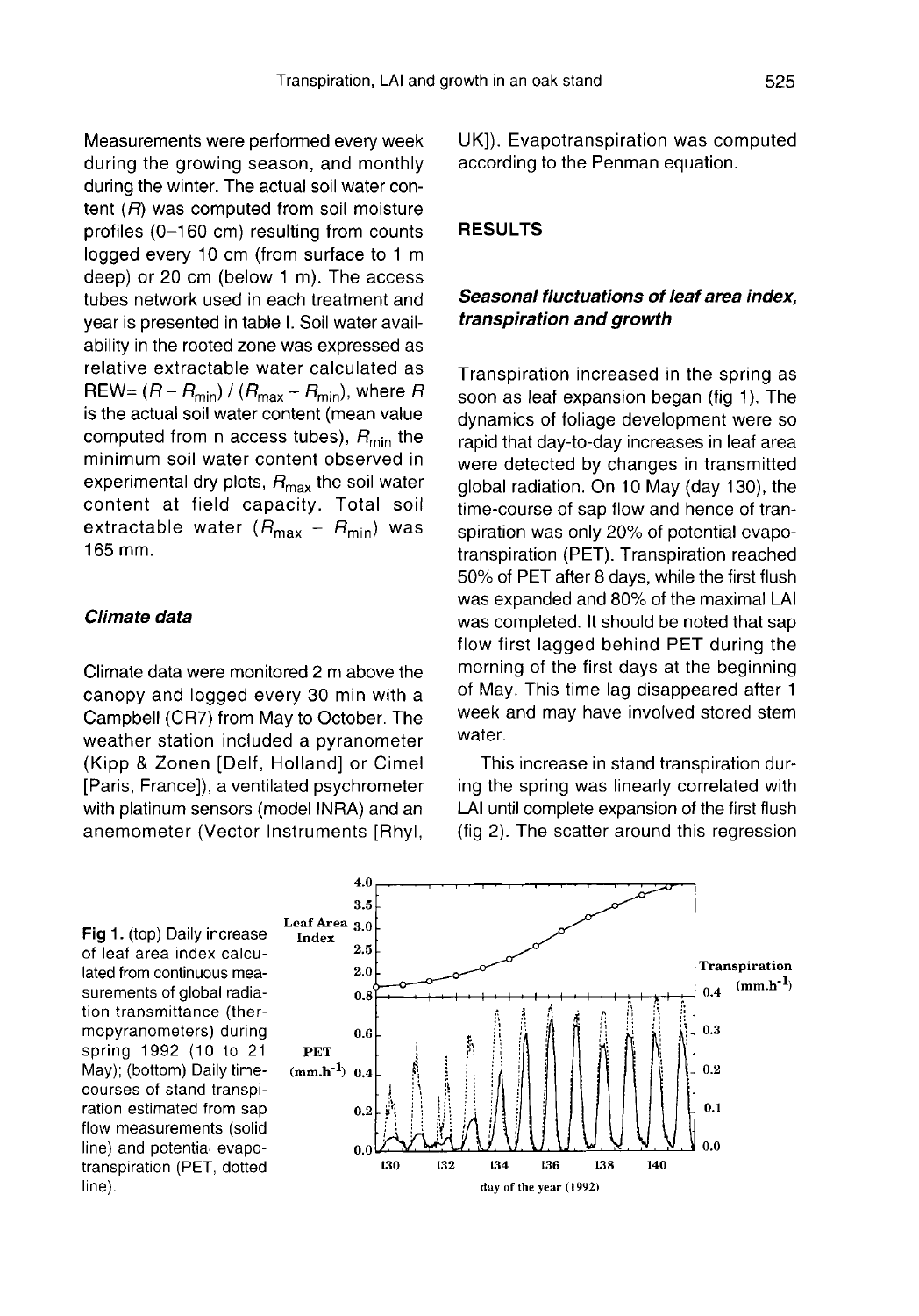was related to differences in soil water availability and/or in PET conditions among weeks. Nevertheless, some differences among years were detected, the main one being observed in 1990 with higher transpiration rates than the following year. In 1989 and 1991, sap flow measurements started too late to monitor the spring increase of transpiration. An increase of T/PET in the thinned as compared to control was observed in 1993, while a single regression had been observed for both treatments in 1992.

Leaf area index reached at least 80% of maximum before soil moisture deficits began. As a consequence, drought effects could be analysed without large fluctuation of LAI. The effect of soil water depletion on transpiration during the summer is shown in figure 3. The ratio of transpiration over PET was affected when soil water content dropped below 40% of REW. This threshold for regulation of transpiration was also detected from reductions in canopy conductance (see Granier and Bréda, 1996).

The carbon allocation patterns during the growing season have been indirectly assessed from phenological and growth observations. Seasonal measurements of circumference showed that about 43% (on average over the 5 years) of the annual increment was achieved before any signifi cant leaf development (figure 4), hence before transpiration and  $CO<sub>2</sub>$  assimilation had started. In particular, the whole anatomical earlywood (wood zone including large vessels), representing 19% of the annual tree ring, was completely established by the end of April, that is, 1 month before leaf emergence (end of May). It may be concluded that earlywood was formed from carbon resources accumulated during the previous years. At the end of spring (21 June), and hence before summer drought, the main part of cumulated circumference increment was achieved. A larger sample of ring widths of sessile oaks from this stand demonstrated that the annual increment of earlywood was independent of soil water deficit (fig 5). Soil water deficit was computed from a daily water balance model, using climatic data to



Fig 2. Mean value of transpiration (T) over potential evapotranspiration (PET) calculated over 10 day periods from bud-burst to end of the first flush expansion (mid-June) plotted against leaf area index estimated from radiation transmittance (thermopyranometers from 1989 to 1991 and Demon in 1992-1993). In 1992 and 1993, data were collected in control (closed symbols) and thinned (open circles and triangles) plots. Best fit linear regression was:  $T/PET = 0.106 * LAI +$ 0.029,  $r^2 = 0.67$ .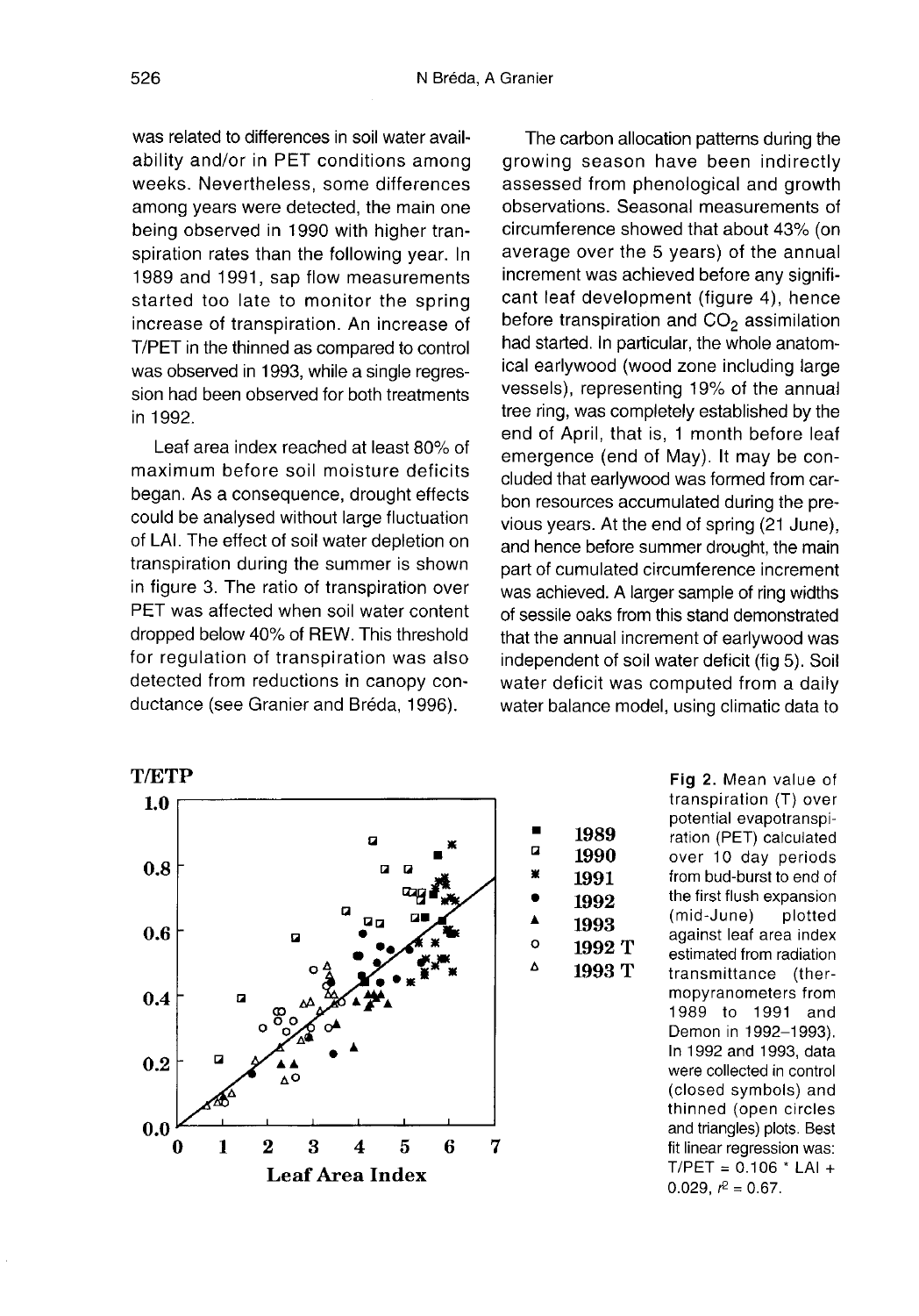drive transpiration, interception and evaporation (Bréda, 1994). In contrast, a significant, negative effect of soil water deficit was observed on latewood thickness. Spring frost during the previous year contributed to residual variation.

**T/PET** 



Fig 3. Effect of soil water depletion of the T over PET ratio during the summer, after full expansion of the spring leaf flush.



Fig 4. Example of seasonal dynamic of phenological development including bud-burst (asterisks) and leaf area index (solid line), and circumference growth (inverted triangles) of the control oak stand (1993). The bud-burst index ranged from 0 to 100. The threshold for earlywood (ie, wood bearing large vessels) is shown.

# Year-to-year variations in transpiration and leaf area index

Figure 6 compares the annual time-courses of T/PET, LAI, circumference increment and relative extractable water observed during the 5 years of survey. It shows that maximal transpiration, maximal LAI and minimal soil water content varied from year to year. These annual characteristics are also reported in table II. Leaf area index increased from spring to autumn in relation to the rhythmic shoot growth of the oaks (three flushes were usually observed). The increase of LAI resulting from the second and third flushes was not always followed by an increase of transpiration, because i) juvenile leaves exhibited low stomatal conductance and ii) they appeared during periods of high PET- inducing stomatal closure. The different transpiration rates among years were accompanied by different circumference increments. The annual cir-



Fig 5. Effect of soil water deficit on earlywood (open circles) and latewood (solid circles) increment as a function of soil moisture deficit computed for an extractable water of 165 mm. Each point represents the mean increment (25 sessile oak cores) of 1 year from 1961 to 1993. Only years exhibiting a period of soil moisture deficit were reported.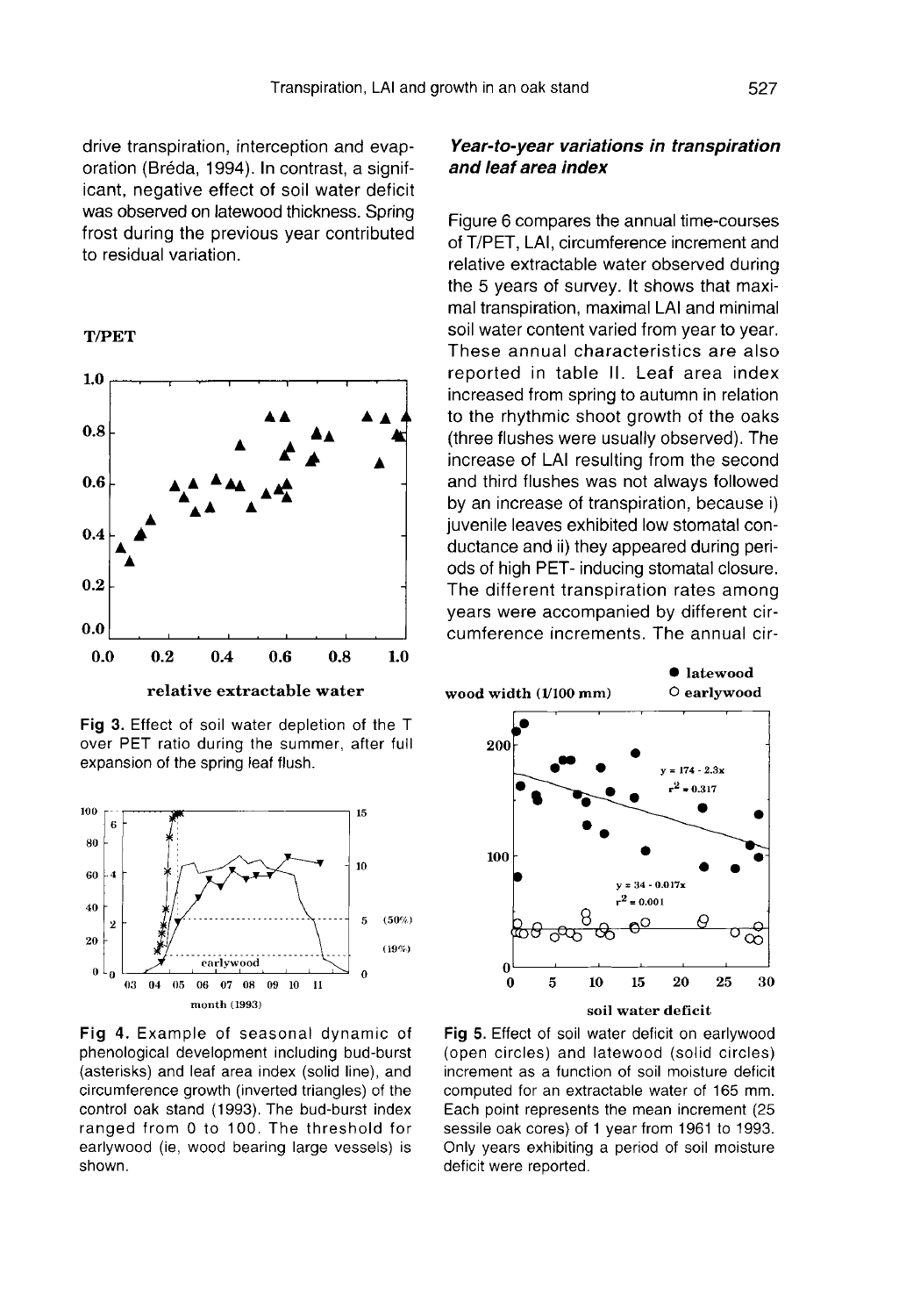Table II. Climatic and phenological characteristics of the 5 studied years: precipitations and potential evapotranspiration (PET) during the growing season (from May to October), summer drought duration (number of days during which relative extractable water [REW] < 0.4), intensity of the drought (minimum REW), and mean bud-burst date and maximum leaf area index (LAI) as computed from litter collection.

|                                  | Control |            |        |        | Thinned  |       |          |
|----------------------------------|---------|------------|--------|--------|----------|-------|----------|
|                                  | 1989    | 1990       | 1991   | 1992   | 1993     | 1992  | 1993     |
| Precipitations (mm)              | 268     | 382        | 276    | 338    | 434      | 338   | 434      |
| PET (mm)                         | 609     | 595        | 615    | 558    | 502      | 558   | 502      |
| Drought duration (days)          | 93      | 43         | 35     | 81     | 57       | 0     | 35       |
| Minimum REW                      | 0.15    | 0.28       | 0.19   | 0.16   | 0.09     | 0.45  | 0.24     |
| Bud-burst date                   |         | 3 May      | 25 May | 13 May | 30 April | 7 May | 28 April |
| Duration of leafly period (days) |         | 181        | 171    | 174    | 188      | 182   | 194      |
| Maximum LAI                      | 6.0     | 5.6        | 6.0    | 5.1    | 4.2      | 3.3   | 3.3      |
| Accident                         |         | Irrigation | Spring |        |          |       |          |

Irrigation Spring from day frost 218



Fig 6. (a) Interannual variations in stand transpiration (T/PET): in 1990, trees used for transpiration measurements were irrigated during the second part of the season (dotted line). (b) Variations in leaf area index, computed from litter collection (triangles) or from interception of radiation (solid line). (c) Cumulated circumference increment, represented for four initial circumference classes (< 200, 200-300, 300-400, > 400 mm). (d) Variations in relative extractable water computed from neutron probe measurements. The dotted line represents the threshold for soil moisture deficit  $(REW < 0.4)$ .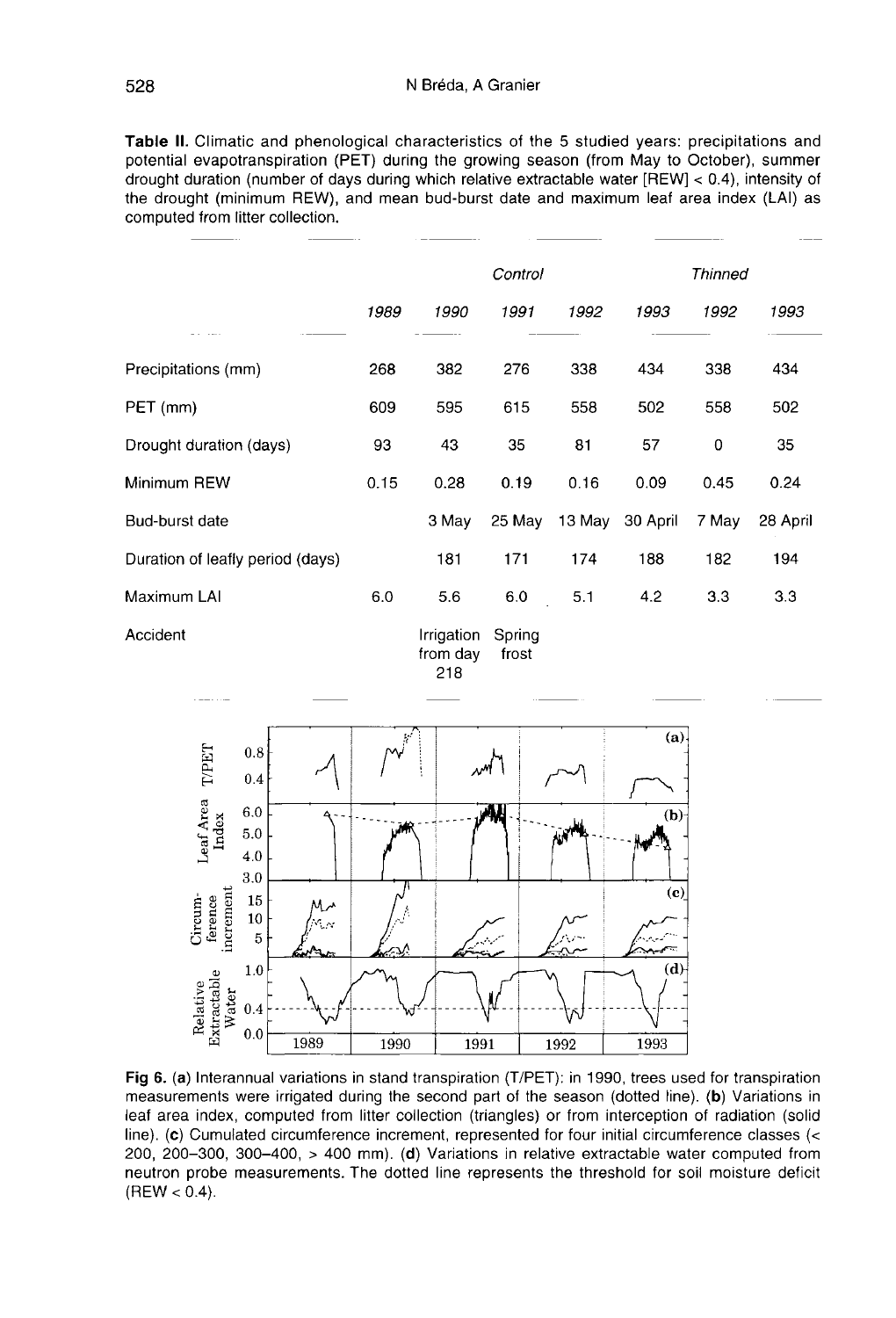cumference increment curves exhibited the same pattern during the 5 years: a linear part which stopped every year around 15 July, followed by a plateau. The date of this cessation of growth was independent of soil water content and may reflect a pattern of growth mainly determined by day-length and cumulated temperatures. Some fluctuations during the second part of the growing season depended on relative extractable water and may have reflected changes in stem water content rather than growth events. In particular, stem shrinkage appeared when REW dropped below the threshold of 0.4. The final annual increment was therefore mostly dependent on the rate of circumference increment during the spring, calculated from the linear part of the seasonal curve of growth (fig 7). No difference between control and thinned stands appeared and a single regression was cal-





Fig 7. Cumulated circumference increment over the growing season for the biggest trees (initial circumference  $>$  400 mm) as a function of initial circumference increment rate  $(mm.day^{-1})$ , calculated as the slope of the linear part of the growth curve, ranging from mid-April to mid-July (d100 to d200). Years are indicated in parentheses; control (solid circles) and thinned (open triangles) stands are reported. The regression calculated without 1991 (spring frost damages) is shown.

culated without 1991 data ( $r^2$  = 0.89). Data from 1991 were excluded because the initial rate of increment was significantly lower in that year, perhaps because of a severe spring frost (-4.2 °C on 24 April). In 1990, both high water supply and LAI led to the highest growth. The last 2 years (1992-1993) exhibited summer droughts and also a lower LAI.

On a seasonal basis, a linear relationship appeared between annual mean T/PET and LAI (fig 8). During the study, maximum LAI ranged between 3.3 and 6, depending on the year and the stand density. In the control plot, LAI and T/PET decreased in proportion from 1989 to 1993. In the thinned plot, T/PET increased between 1992 and 1993 without any modification of LAI as a consequence of i) a greater light use efficiency bacause of better crown exposure and ii) a higher soil water availability (Bréda et al, 1995).





Fig 8. Relationship between annual T/PET ratio and maximal leaf area index as observed by litter collection in control (solid circles) and thinned plots (open triangles). Years are indicated in parentheses. The T/PET ratio in 1990 was calculated before the irrigation mentioned in figure 6.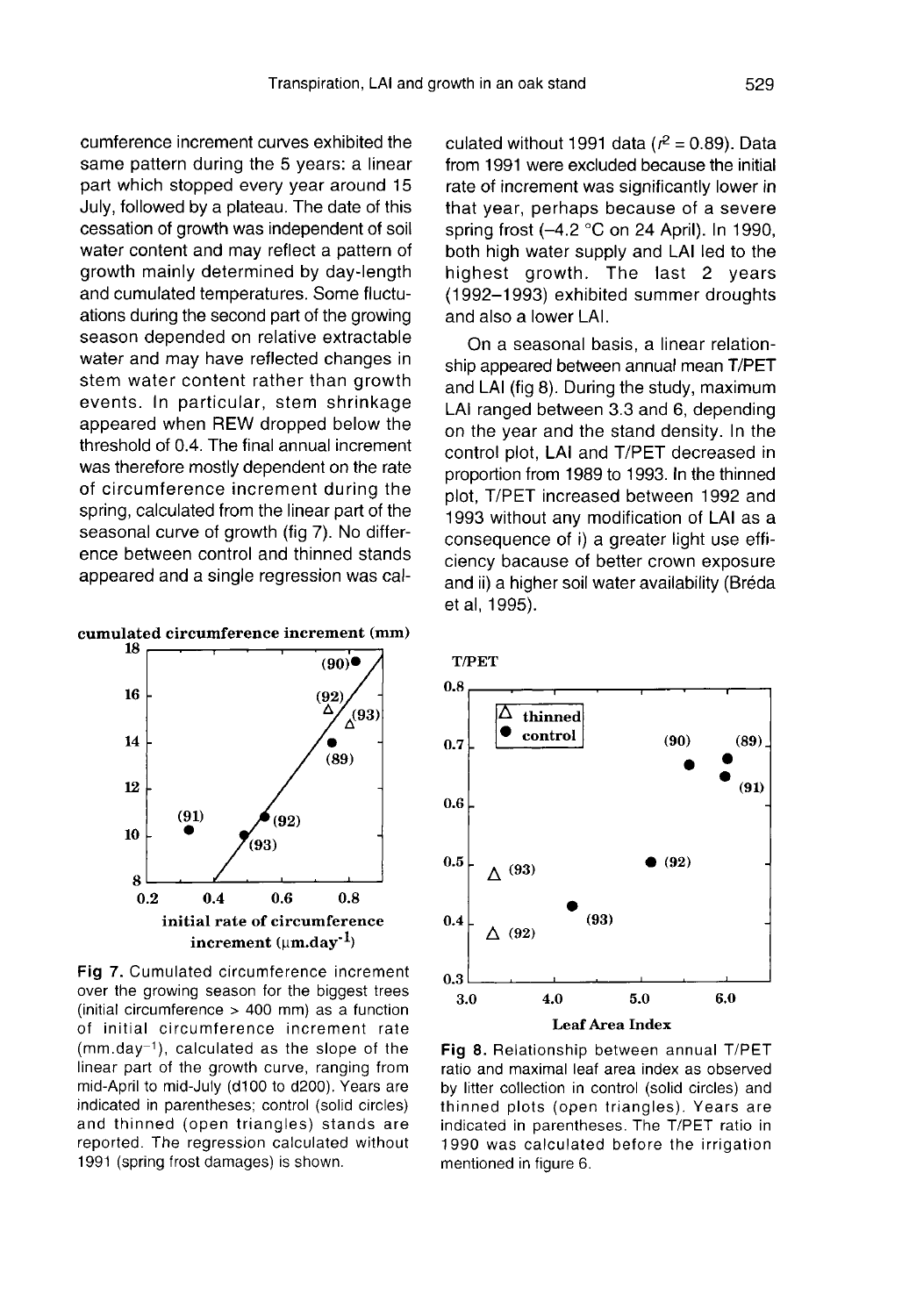

Fig 9. Interannual fluctuations of (a) the mean daily transpiration of the stand per unit leaf area index (T/LAI) and (b) the mean relative annual circumference increment for the biggest trees of the stand (initial circumference  $> 400$  mm). (c) Regression between T/LAI and relative circumference growth at stand level. Control: solid circles; thinned: open triangles.

#### Annual growth and water use

The similarity between interannual variations in annual circumference increment and transpiration at the stand level is shown in figure 9a, b. Because leaf area index varied among years and treatments, the use of the transpiration/LAI ratio permits a direct



Fig 10. Basal area increment related to the amount of transpired water over the growing season as measured from sap flowmeters. Each point is an individual tree during 1 year, from control (open circles) and thinned (open squares) plots. As differences among years were not significant, years were not distinguished, except data from thinned trees in 1993 (squares).

comparison. Year-to-year changes in T/LAI and growth varied similarly. The amount of water needed to achieve a given basal increment is the slope of the linear regression between T/LAI and relative growth  $(r^2 =$ 0.74) (fig 9c). It represents a stand index of water-use efficiency for growth integrated over the growing season. This index appeared constant among years, and it may be concluded that no change in carbon allocation between stem and other compart ments could be detected. The previously mentioned increase of transpiration in 1993 in the thinned (figs 8 and 9a) stand was not accompanied by an improved growth (fig 9b). An improvement of growth was observed during the following year (1994). The thinned stand exhibited a too high transpiration rate as compared to its growth as exemplified by its deviation from the regression between T/LAI and relative growth (fig 9c). This deviation from the line may have reflected changes in carbon allocation pat terns within the thinned trees (crown growth, root system development, stemwood respiration).

In the same way, sap flow measurements allow us to analyse the relationship between growth and transpiration at the tree scale.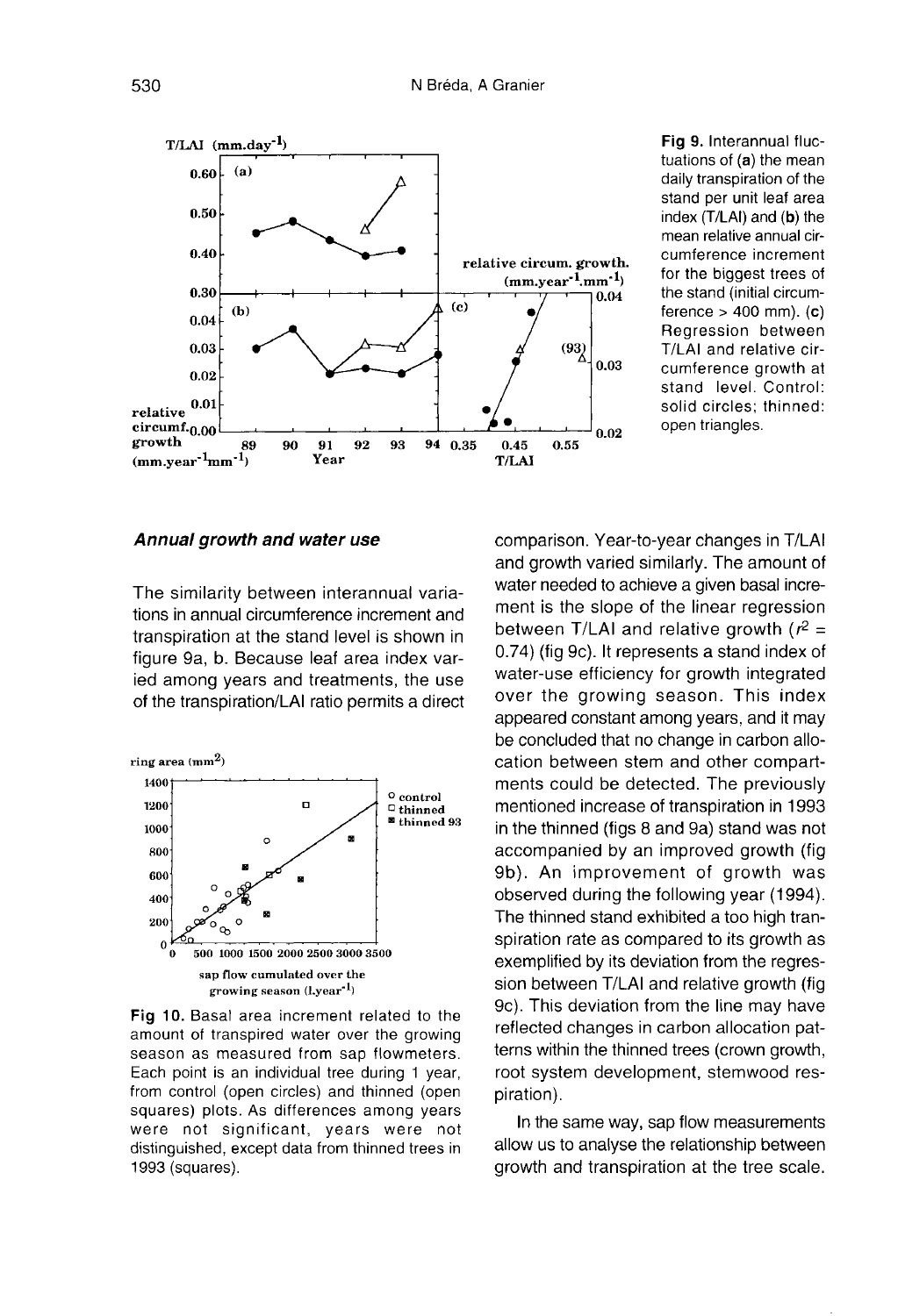Yearly basal area increment is also well correlated with the amount of transpiration over the growing season (ring area =  $0.339 * \Sigma$ ) SF,  $n = 28$ ,  $r^2 = 0.65$ ; fig 10), and it might be<br>proportional to the amount of fixed CO<sub>2</sub>.<br>The slope of this regression may be defined as an index of efficiency for circumference growth at the tree scale. It exhibited only slight (nonsignificant) variations among years. Nevertheless, some of the thinned trees exhibited a lower slope during 1993, as mentioned for the stand level.

#### **DISCUSSION**

Long-term monitoring of sap flow and climatic data (from bud-burst to leaf fall) were suitable to analyse the dependence of transpiration on both LAI and PET. The sap flowmeter device allowed us to detect small daily fluctuations of transpiration occurring during leaf flushing (fig 1), owing to its fine time resolution. Prediction of transpiration as a function of LAI has been developed since several years in order to estimate crop water use and to quantify the amount of water needed for irrigation (Brun et al, 1972). As a general conclusion with crop and grassland, a curvilinear relationship was observed between T/PET and LAI on wellwatered soils. An almost linear increase was observed until a LAI of about 2.5 (Ritchie and Burnett, 1971). Afterwards, T/PET increased more gradually until it approached an asymptote. Further uncreases in LAI did not result in additional interception of total radiation (Saugier and Katerii, 1991). An increase of transpiration area would induce locally a lower water vapour pressure deficit. In addition, local exchange will be reduced because of wind sheltering and the poor coupling between crop canopy transpiration and the atmosphere (Jarvis and McNaughton, 1986); therefore, transpiration versus LAI would increase less than linearly. Such results are scarce for mature and deciduous forests, because reliable LAI monitoring during leaf flushing has been only recently developed. The linear increase of T/PET with leaf area until a LAI of 6.0 was reached (fig 2) is somewhat surprising as compared to crop canopy behaviour. The absence of a threshold LAI leading to saturation of T may reflect specific properties of the oak canopy: i) The canopy transpiration is strongly coupled with the atmosphere (see Granier and Bréda, 1996) so that the previously mentioned sheltering effect is small (Bosveld et al, 1991). ii) The spatial arrangement of leaves and, in particuliar, the clumping (associated with flushing and a short vertical extension of the crowns) lead to a highly porous canopy. This was also illustrated by the low light extinction coefficient determined for this canopy as compared to a grassland (0.38 and 0.70, respectively). As a consequence, T was proportional to the amount of foliage until a LAI of 6.0 because radiation was still available at the base of the crown. As another consequence of this canopy porosity, slight vertical gradients of vapour pressure deficit were measured inside the crown and only small differences in stomatal conductance were observed between the top and base of the crown (Bréda et al, 1995).

Seasonal fluctuations in transpiration (T/PET) have been related to LAI and soil water availability. Leaf area index appeared as the main parameter governing the T/PET ratio during the first part of the season, when soil water content was not limiting (0.4 < REW < 1). For our site, we never observed spring drought and bud-burst always occurred as soil water content was near field capacity. The studied trees were about 35 years old and the rhythmic shoot elongation was still important, in comparison to the general assessment that such a crown development typically concerns resprouts and young saplings (Longman and Coutts, 1974). Therefore, increases in LAI beyond 6.0 had only a limited impact on T/PET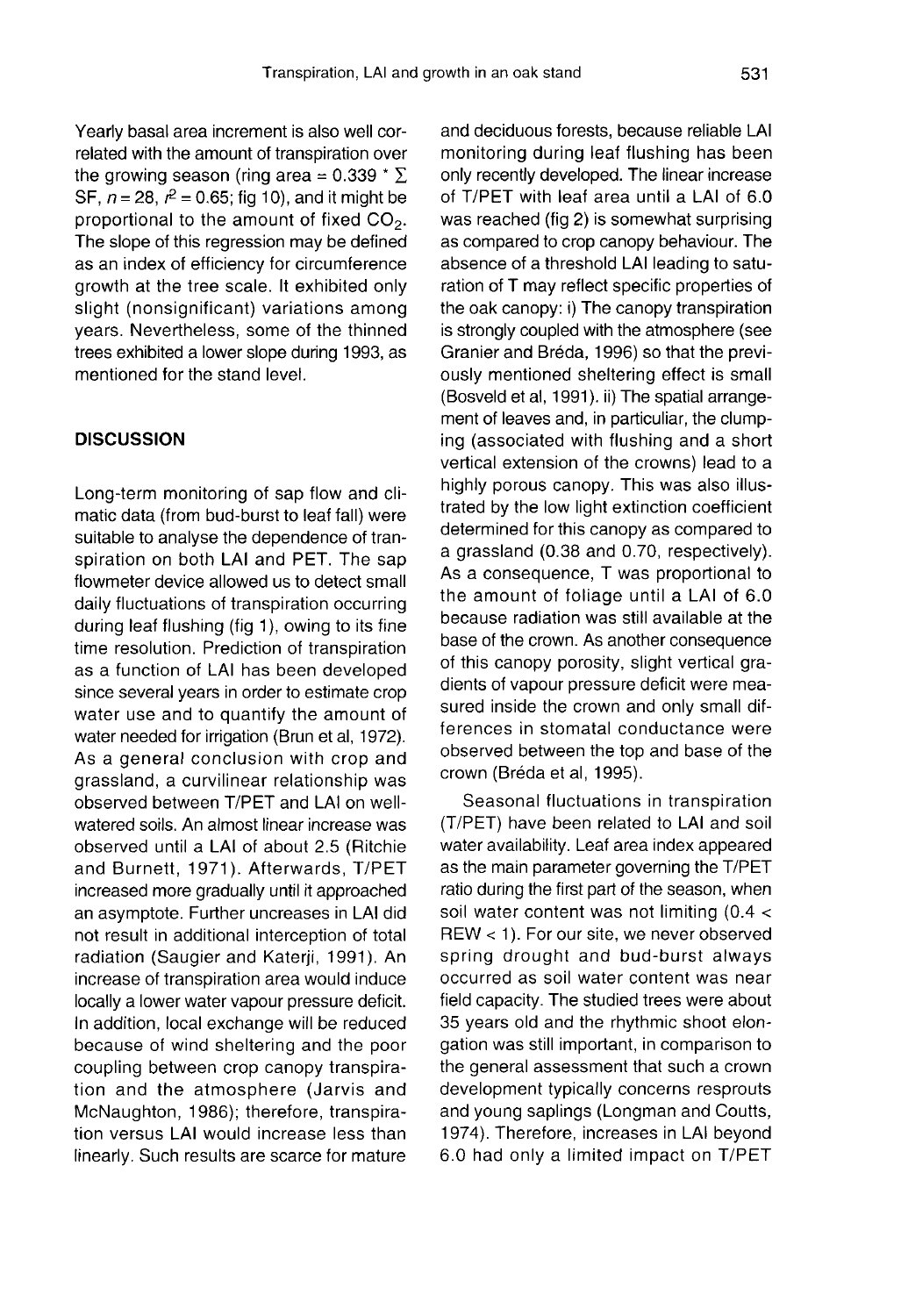because during this second part of the growing period, T/PET was reduced by stomatal closure resulting from soil water deficits (Bréda, 1993a). A sharp decrease in T/PET was observed as REW dropped below 0.4, a threshold caused by the depletion of water from the soil macroporosity (Bréda et al, 1994). For oaks, midday stomatal conductance was then reduced by half.

During the 5 years of measurements, the stand experienced various climatic and soil moisture conditions that yielded an excellent opportunity to study the interactions between LAI, drought and transpiration on the same site. Such a single site, multi-year approach is interesting because most experimental data is derived from multi-site comparisons of water consumption along soil moisture gradients (Gholz, 1982). As a result of this latter approach, a direct proportionality between LAI and transpiration is assumed, but without experimental support (Nemani and Running, 1989). It is sometimes assumed that mature forest stands with closed canopies support constant amounts (weight or area) of foliage (Jack and Long, 1991). Gholz and Fischer (1982) showed that the amount of foliage may slowly decline over time. Such a reduction in LAI follow-



Fig 11. Comparison of foliar loss between the Champenoux stand (leaf area index reduction, open triangles) and northeast sessile oak forests (open circles) as estimated in the European Network (data from Ministère de l'Agriculture et de la Forêt, 1994).

ing canopy closure is often associated with a reduction in leaf area efficiency (reduction of both the amount of leaf area and leaf area efficiency; Long and Smith, 1992). In contrast, our results demonstrated that a close canopy represents an instable steady state where biotic or climatic factor may lead to imbalance.

In our stand, LAI varied substantially from one year to the next; however, a decreasing trend has been observed since 1991. This decrease in LAI (without tree mortality) was a general feature in oak stands in northeast France during this period: the foliage loss index observed in the European Network of forest vitality survey (Ministère de l'Agriculture et de la Forêt, 1994) followed the same pattern as our stand (fig 11). The good agreement between measurements of LAI variations and annual assessment of defoliation (as a percentage of leaf loss) has to be mentioned, because it stresses the significance of 'defoliation estimates' generally used for health surveys. We did not observe any variation in individual leaf size among years (data not shown) and the reduction of LAI was thus a consequence of the reduction in the number of leaves. The 1991 spring frost occurred when leaves were just unfolded, and -4.2 °C temperature corresponds to the critical temperature leading to frost injuries for sessile oak (Liepe, 1993). This frost probably had major consequences on water transport and hence on tree vitality; all large vessels of the newly formed earlywood were likely cavitated at least in the terminal shoots (Sperry and Sullivan, 1993). The hydraulic conductance may then be reduced by the late freeze, both during that spring and that summer, as reported by Sperry et al (1994). Indeed, these authors observed that no additional layer of earlywood vessels was produced following the freeze and that the latewood produced had an insignificant effect on hydraulic conductance. The primary carbohydrate and nutrient sources for the initial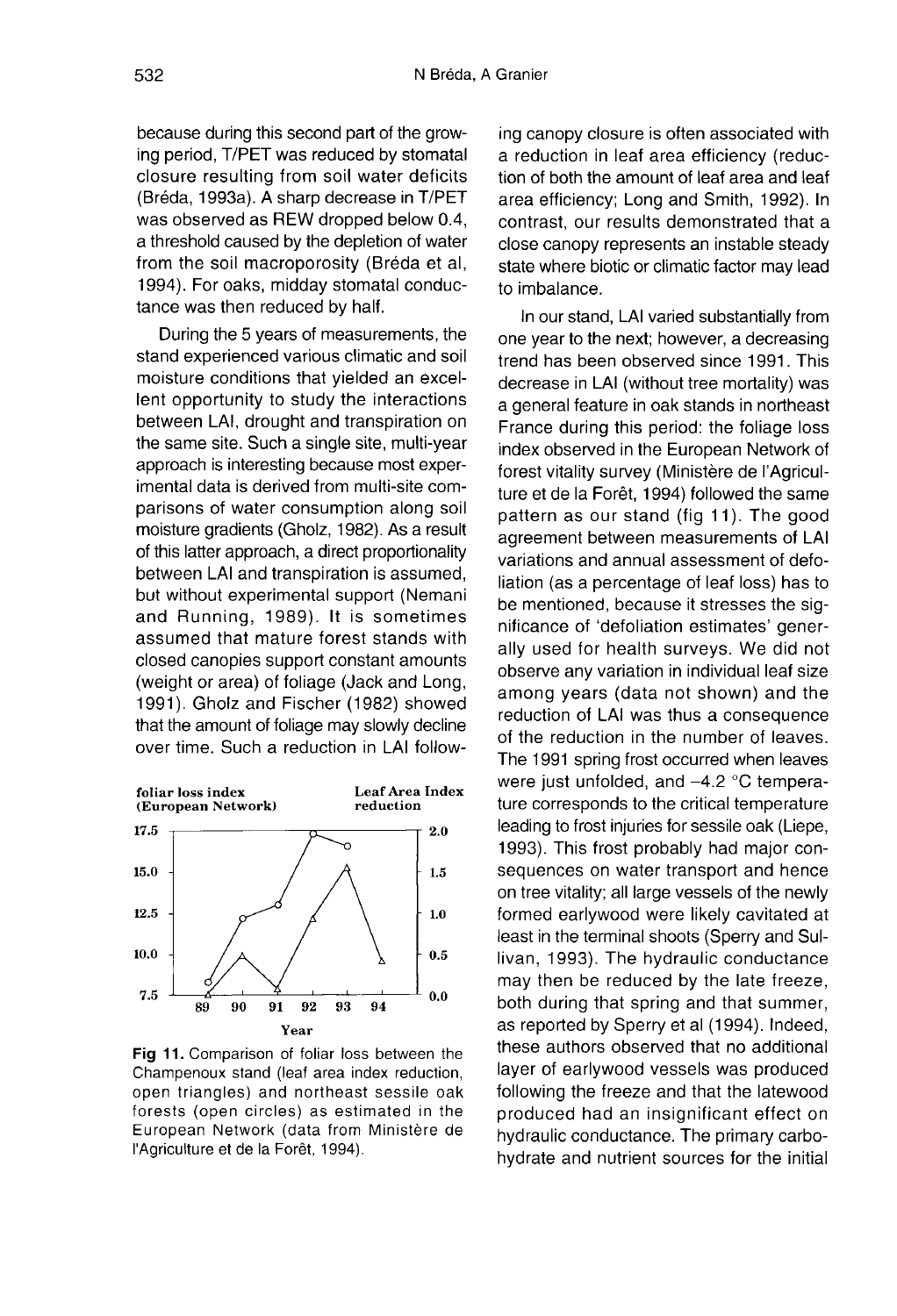and then for the replacement leaf flushing were stored reserves. Because the previ ous year had been wet, one might expect an optimum carbon accumulation. The lack of reduction of maximal LAI in 1991 was somewhat surprising, as it was also an exceptionally dry year. An important consideration regarding this result is the interaction between the two climatic constraints (spring frost and drought). As buds were completely destroyed, the leaf expansion was delayed by 3 weeks, so that water uptake was also delayed. This saving of water allowed an important but somewhat erratic development of lamna shoots, which normally would have been reduced by the drought. The assimilated  $CO<sub>2</sub>$  was then allocated to shoots and leaf production rather than stored. As a consequence, LAI of the following year (1992) was reduced. Similar persistent effects of the 1991 spring frost on 1992 and 1993 oak crown conditions in Rheinland were reported (Schröck and Block, personal communication).

Year-to-year variations in growth were high, as observed for LAI. It was suspected that low leaf area may become the limiting factor for carbon gain and growth. As a consequence of substantial variations of LAI from one year to the next due to either natural factors or thinning, maximal T/PET under optimum water supply (REW > 0.4) may have varied from 0.5 to 0.8 in proportion to LAI. The amount of foliage is then the most important origin of annual transpired water and hence of canopy photosynthesis (Baldocchi et al, 1987), because it determines the transpiration rate during the period of high water consumption. Besides, as the annual T/PET was closely correlated to LAI  $(r^2 = 0.82)$ , residual variation being correlated to soil moisture deficit. Annual basal increment was strongly related to transpiration, which depends on both LAI and soil water availability during the summer. In fact, growth rate is proportional to the amount of radiation intercepted by the canopy. As inter-

cepted light is mainly determined by the amount of foliage, LAI expresses the growth potential of the stand (Jarvis and Leverenz, 1983). Inversely, LAI seemed to depend on growth from the previous year, thus giving LAI an intermediate position between two successive annual growths. The current growth rate (slope of the growth curve) may be influenced by the previous year's soil water availability (which determines the amount of carbohydrates stored) and the current year's spring frost. A direct effect of spring frosts on circumference growth has been cited for broad-leaf species (oak, hickory, beech; Liu and Muller, 1993; Santini et al, 1994). The study of tree growth by analysis of annual growth rings allowed us to consider a longer temporal period and has revealed the differential effect of soil moisture deficit on early- and latewood increment. The earlywood was independent of soil moisture deficit but its development (April) was strongly influenced by temperature, as observed by Hinckley et al (1976) or Becker et al (1994). In contrast, the latewood growth appeared related to soil water deficit Hinckley et al (1976) called this phase of stem growth "the oil moisture limited phase". This result is also consistent with the climatic model of interannual variation in growth developed by Becker et al (1994): stemwood growth appeared to be related to fluctuations in precipitation in May, June and August.

The monitoring of both cumulated circumference growth and water transport during several complete growing seasons has provided new information about the functional interaction between foliar phenology and tree water relations. A large part (43% on average in the 5 years) of the annual diameter increment takes place during the spring before leaf expansion; this proportion includes more than the earlywood  $(=$ only 19% of ring width). Hinckley and Lassoie (1981) also mentioned that approximately 30% of the total stem increment is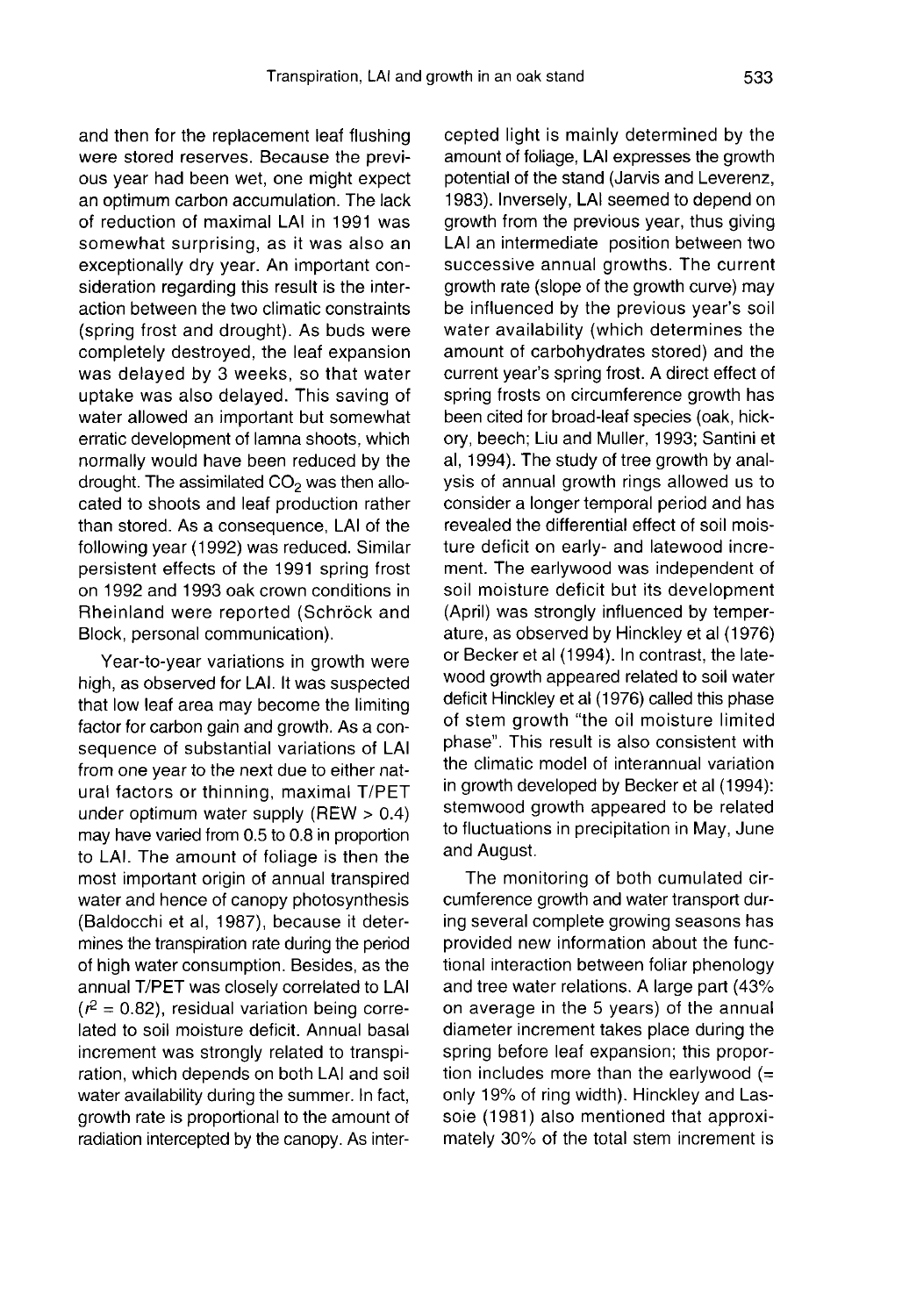added before bud-burst in ring-porous hardwood. Our observation is also consistent with Dougherty et al's (1979) early measurements of photosynthesis on white oak. They showed that most of the early growth processes were either completed or well underway before the establishment of significant rates of net photosynthesis. They observed that when leaves were rapidly expanding, stem (but also root) cambial growth virtually ceased; this transition phase may correspond to the beginning of latewood production. Leave expansion acts as a sink of stored photosynthetates. Spring cambial growth is therefore independent of the re-activation of buds and is not affected by current drought. As large vessels of oaks exhibited high vulnerability to frost-induced embolism (Cochard et al, 1992; Bréda et al, 1993b), and as only rings of the more recent years are functional (Granier et al, 1994), a new layer of xylem must be developed to ensure water supply of young leaves (Essiamah and Eschrich, 1986; Sperry et al, 1994). Stored carbohydrates from the previous year are then involved during spring in both xylem differentiation and leaf expansion. This phenological cycle in which cambium re-activation precedes leaf development usually characterises ring-porous species (Hinckley and Lassoie, 1981; Wang et al, 1992) and has been observed on Castanea sativa (Boutin, 1985) and on Sorbus torminalis (Lachaud and Mansouri, 1993). Lachaud and Bonnemain (1981) observed in 30-year-old oaks that cambial re-activation occurred at least 3 weeks before bud-burst. We also observed that this time lag between cambial growth and leaf expansion leads to an exceptionally high hydraulic conductance from soil-to-leaves during spring, which was strongly reduced after a few weeks as leaves expanded (Bréda et al, 1993a). In contrast, cambium re-activation and budburst occur simultaneously as observed in Fagus by Lachaud and Bonnemain (1981) or growth follows bud-burst in diffuse porous species in which vessels function for several years (Gasson, 1987; Anfodillo et al, 1993).

We computed an index of water-use efficiency integrated over the season at both stand and tree level, and it was expressed as the ratio of annual basal increment over cumulated sap flow. This index is only an indicator because i) we used basal area instead of volume production, ii) respiration was not taken into account and iii) no attempt was made to partition biomass to components other than the stem. The latter point has certainly to be involved to explain the apparent lower water-use efficiency of trees from the thinned plot, where crown development was higher than in control trees. Nevertheless, the water-use efficiency for growth, as defined, was constant among years, probably because the stand balances (via control of transpiration, adjustment of LAI) to maintain this constant efficiency. This balance may be a characteristic of the species at this stage of development and on this site. Unfortunately, our direct measurements of carbon assimilation were not suitable to investigate the intrayear variation in intrinsic water-use efficiency (assimilation versus transpiration at leaf scale). Measuring carbon isotope composition in the annual growth rings will allow assessing indirectly a time-integrated value of water-use efficiency.

# **CONCLUSION**

The data collected during the 5 years of survey at Champenoux, France exhibit large year-to-year variations in LAI and soil moisture, which gave an accurate parametrization of both seasonal and interannual trends of T/PET. The mechanism involved in the interactions between intensity and duration of drought, LAI, transpiration and basal area increment have been presented. Our results provided strong evidence that taking into account year-to-year fluctuations in LAI will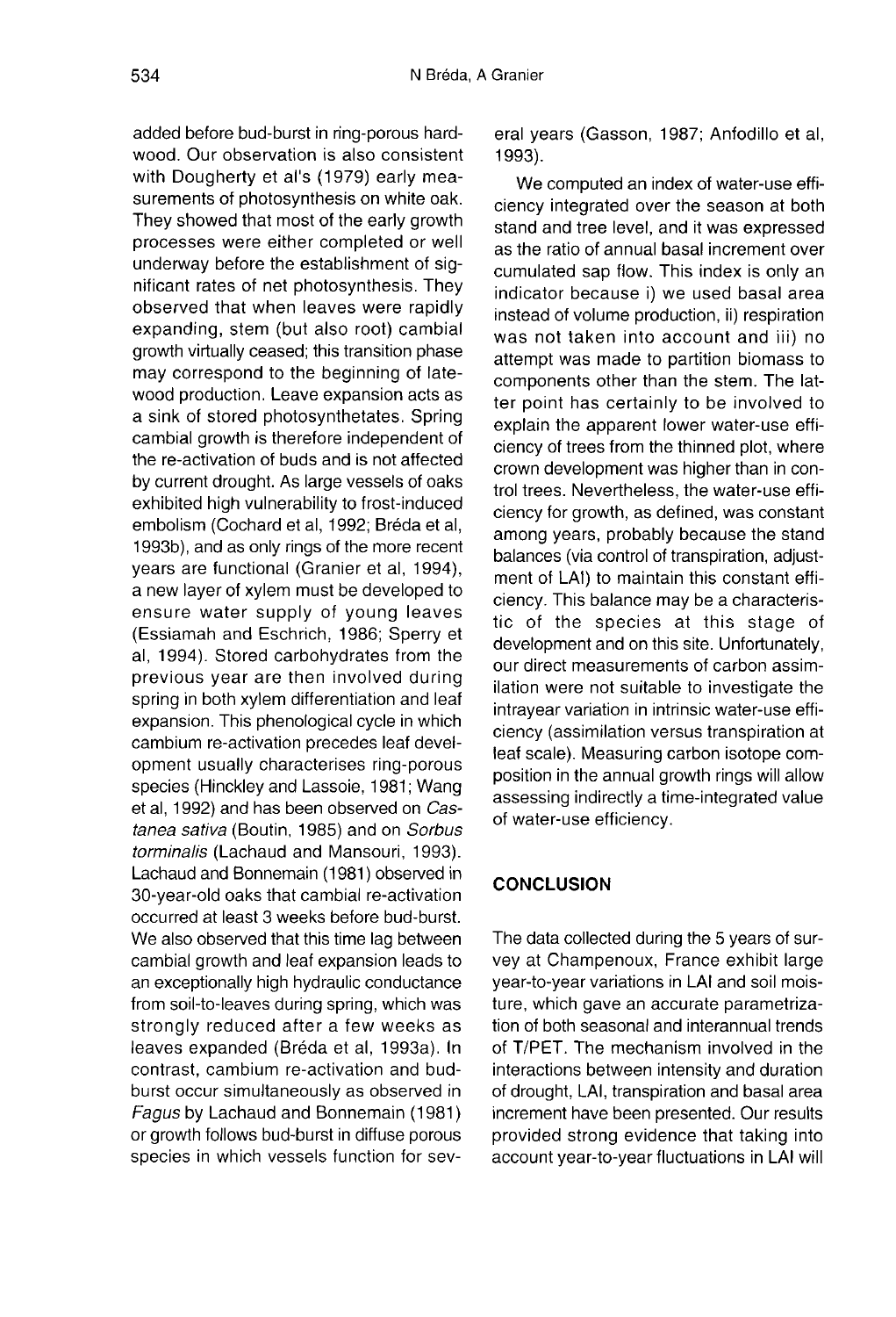improve water balance and growth modelling. Nevertheless, the understanding of interannual variations of LAI needs further research, including the collection of longer temporal series of LAI to quantify delayed effects of this parameter on long-term trends in growth.

#### ACKNOWLEDGMENTS

This work has been conducted during a PhD supported by a national grant from the Research and Education Department. The framework for this project has been provided by the National Forest Office (ONF) and funded by GIP "Écosystèmes forestiers" and EC research program STEP "Water stress, system dysfunctions and mechanisms of dieback in European oaks" STEP CT 90 0050. B Clerc and F Willm are gratefully acknowledged for their field assistance in measurements and in the survey of experimental design. The authors thank P Behr and JL Dupouey for tree ring analysis and E Dreyer for helpful discussions and for coordinating the STEP project.

### REFERENCES

- Anfodillo T, Sigalotti GB, Tomasi M, Semenzato P, Valentini R (1993) Applications of a thermal imaging technique in the study of the ascent of sap in woody species. Plant Cell Environ 16, 997-1001
- Baldocchi DD, Verma SB, Anderson DE (1987) Canopy photosynthesis and water use efficiency in a deciduous forest. J Appl Ecol 24, 251-260
- Becker M (1989) The role of climate on present and past vitality of silver fir forests in the Vosges mountains of northeastern France. Can J For Res 19, 1110-1117
- Becker M, Nieminen TM, Gérémia F (1994) Short-term variations and long-term changes in oak productivity in northeastern France. The role of climate and atmospheric CO<sub>2</sub>. Ann Sci For 51, 477-492
- Bosveld FC, Bouten F, Noppert F, Steingrover E (1991) A transpiration model for a Douglas fir forest. A determininistic approach. In: CORRELACI (PW Evers, ed), Dorschkamp Publication, The Dorschkamp, Wageningen, the Netherlands, 163-186
- Boutin B (1985) Etude de la réactivation cambiale chez un arbre ayant un bois à zones poreuses (Castanea sativa) et deux autres au bois à pores diffus (Betula

verrucosa, Acer campestre). Can J Bot 63, 1335- 1343

- Bréda N (1994) Analyse du fonctionnement hydrique des chênes sessiles (Quercus petraea) et pédonculé (Q robur) en conditions naturelles; effets des facteurs du milieu et de l'éclaircie. PhD Thesis, University of Nancy-I, France, 56 p
- Bréda N, Cochard H, Dreyer E, Granier A (1993a) Water transfer in a mature oak stand (Quercus petraea): seasonal evolution and effects of a severe drought. Can J For Res 23, 1136-1143
- Bréda N, Granier A, Dreyer E, Cochard H (1993b) Effects of soil water depletion on water relation of Quercus petraea and Quercus robur under natural conditions at Champenoux forest (France). Ann Sci For 50, 571-582.
- Bréda N, Granier A, Aussenac G (1995) Effects of thinning on soil water balance and tree water relations, transpiration and growth in an oak forest (Quercus petraea). Tree Physiol 15, 295-306
- Brun LJ, Kanemasu ET, Powers WL (1972) Evapotranspiration from soybean and sorghum fields. Agron J 64, 145-148
- Cochard H, Breda N, Granier A, Aussenac G (1992) Vulnerability to air embolism of three European oak species (Quercus petraea (Matt) Liebl, Q pubescens Willd, Q roburL). Ann Sci For 49, 225-233
- Dougherty PM, Teskey RO, Phelps JE, Hinckley TM (1979) Net photosynthesis and early growth trends of a dominant white oak (Quercus alba L). Plant Physiol 64, 930-935
- Essiamah S, Eschrich W (1986) Water uptake in deciduous trees during winter and the role of conducting tissue in spring reactivation. IAWA Bull 7, 31-38
- Gasson P (1987) Some implications of anatomical variations in the wood of pedunculate Oak (Quercus robur L) including comparison with common Beech (Fagus sylvatica L). IAWA Bull 8, 149-166
- Gholz HL (1982) Environmental limits on above-ground net primary production, leaf area, and biomass in vegetation zones of the Pacific Northwest. Ecology 63, 469-481
- Gholz HL, Fischer RF (1982) Organic matter produc tion and distribution in slash pine (Pinus elliottii) plantations. Ecology 63, 1827-1839
- Gholz HL, Ewel KC, Teskey RO (1990) Water and forest productivity. For Ecol Manage 30, 1-18
- Granier A, (1987) Evaluation of transpiration in a Douglas fir stand by means of sap flow measurements. Tree Physiol 3, 309-320
- Granier A, Anfodillo T, Sabatti M, Cochard H, Dreyer E, Tomasi M, Valentini R, Breda N (1994) Axial water flow in the trunk of oak trees: a quantitative and qualitative analysis. Tree Physiol 14, 1383-1396